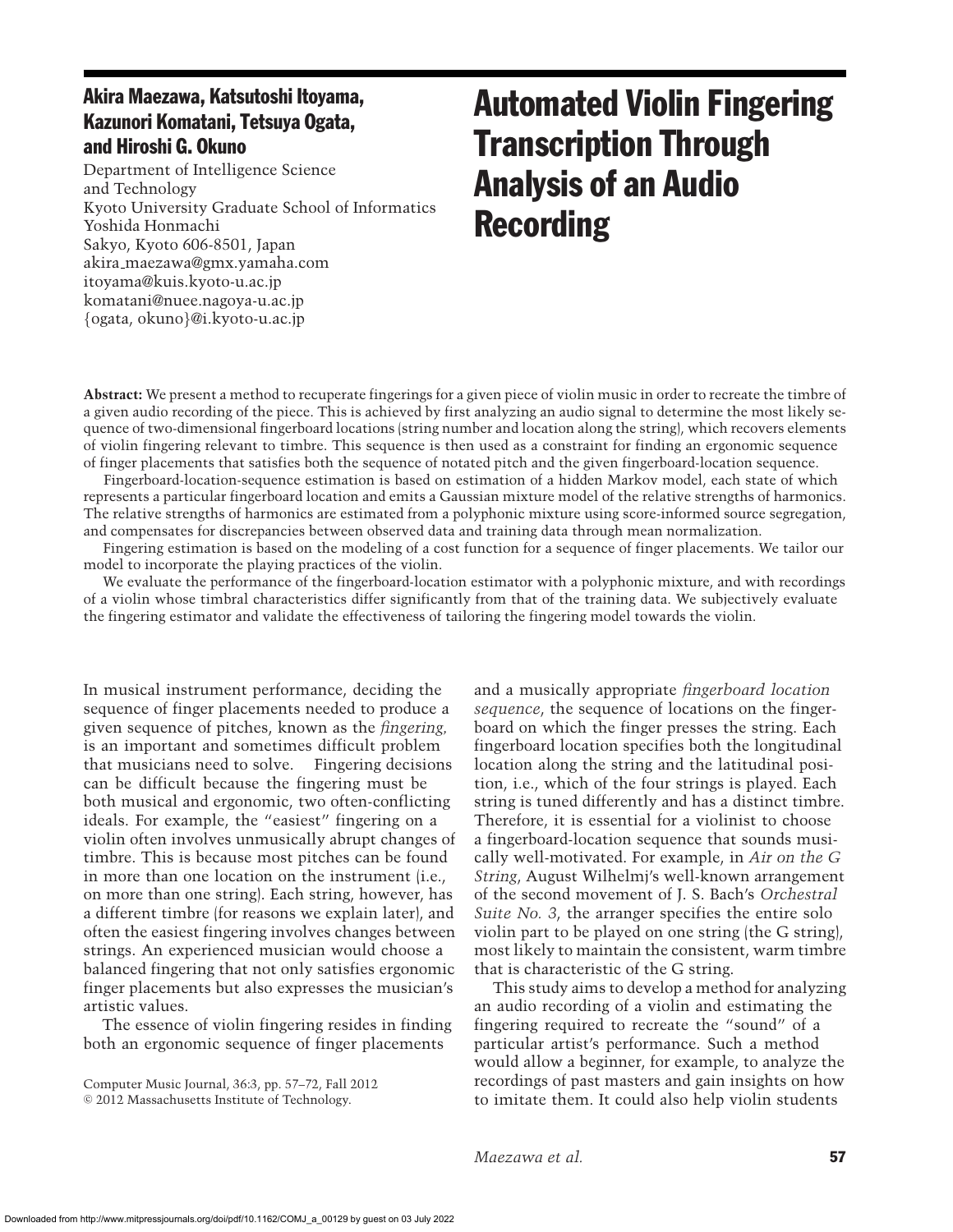to appreciate different musical values by comparing fingerings played by different musicians. Finding similarities of fingering among musicians would allow one to find a stylistically suitable way to play a particular piece, a difficult task for a violinist studying alone without a teacher's help.

Our goal requires (1) analyzing an audio signal to estimate the fingerboard location sequence, and (2) choosing an ergonomic finger placement sequence that satisfies the sequence of notated notes and the estimated fingerboard location. Existing methods in fingering estimation do not focus on timbral differences caused by different fingerboard locations, however, and existing methods for estimating the fingerboard-location sequence need robustness in a polyphonic mixture.

Most studies in fingering-estimation research intend not to retrieve a fingering from a particular recording, but rather to determine an ergonomic fingering. In these studies, the general framework involves designing a cost function for moving the hand from one shape to another, and finding a sequence of hand movements that minimizes the accrued cost. In the seminal work by Sayegh (1989), the cost uses the distance that the hand traverses horizontally and vertically across the instrument. Other work involves similar kinds of costs based on the actual distance that the hand needs to traverse based on different constraints posed by different instruments, such as the guitar (Radicioni, Anselma, and Lombardo 2004) or the piano (Kasimi, Nichols, and Raphael 2007; Yonebayashi, Kameoka, and Sagayama 2007). The costs may be given a priori or learned using training data (Radisavljevic and Driessen 2004). The formulation of fingering estimation as a cost-minimization problem has been given a probabilistic interpretation using hidden Markov models (HMM; Yonebayashi, Kameoka, and Sagayama 2007). These studies all seem to have the perspective that musicality resides in the sequence of notated notes, which overlooks the expression added by the performer. Such an orientation implies that given a symbolic representation of music, a fingering may be determined on a one-to-one basis. Each person, however, given a piece of music, might play it using a different fingering based on his or her musical values and physiological

constraints. Clearly, performance analysis based on an audio signal or video is essential for realizing our goal of reconstructing fingerings from recorded performances.

Studies in detailed performance analysis fail when the music in the audio recording is polyphonic, as well as when the sound of the instrument that needs to be analyzed is significantly different from the training data. In practical situations, however, it is essential to be able to analyze a musical phrase within a polyphonic mixture. Methods for analyzing audio spectra to determine the control input for the violin (Krishnaswamy and Smith 2003; Barbancho 2009) or the guitar (Traube and Smith 2000) do not work well on instruments with acoustic characteristics other than those used in training, or make highly restrictive assumptions on how the instrument is played. Greater accuracy is reported using audiovisual fusion (Zhang, Zhu, and Leow 2007; Lu et al. 2008). Some studies use only visual information to analyze the fingering of a guitar (Burns and Wanderley 2006). In either case, the necessity of video severely limits the kind of musical recordings that can be analyzed.

In this article, we develop a method to recuperate the fingering from an audio recording of a violin in a polyphonic mixture by analyzing the audio recording and finding an ergonomic fingering that captures the particular recording's timbre as expressed in a specific fingerboard-location sequence. Our method is a two-step procedure. First, it analyzes the audio signal to estimate the fingerboard location sequence. Second, it determines an ergonomic fingering that satisfies the fingerboard-location sequence. When analyzing the fingerboard-location sequence, we use features that are robust in a polyphonic mixture. Moreover, the method uses a feature-adaptation mechanism to improve the robustness when the instrument sounds are different from the ones used for training. For the ergonomic fingering decision, we incorporate a cost function that reflects practices of violin playing (which is not necessarily applicable to other stringed instruments such as the guitar or the cello). We evaluate the performance of the fingerboard-location estimator and the fingeringdecision method.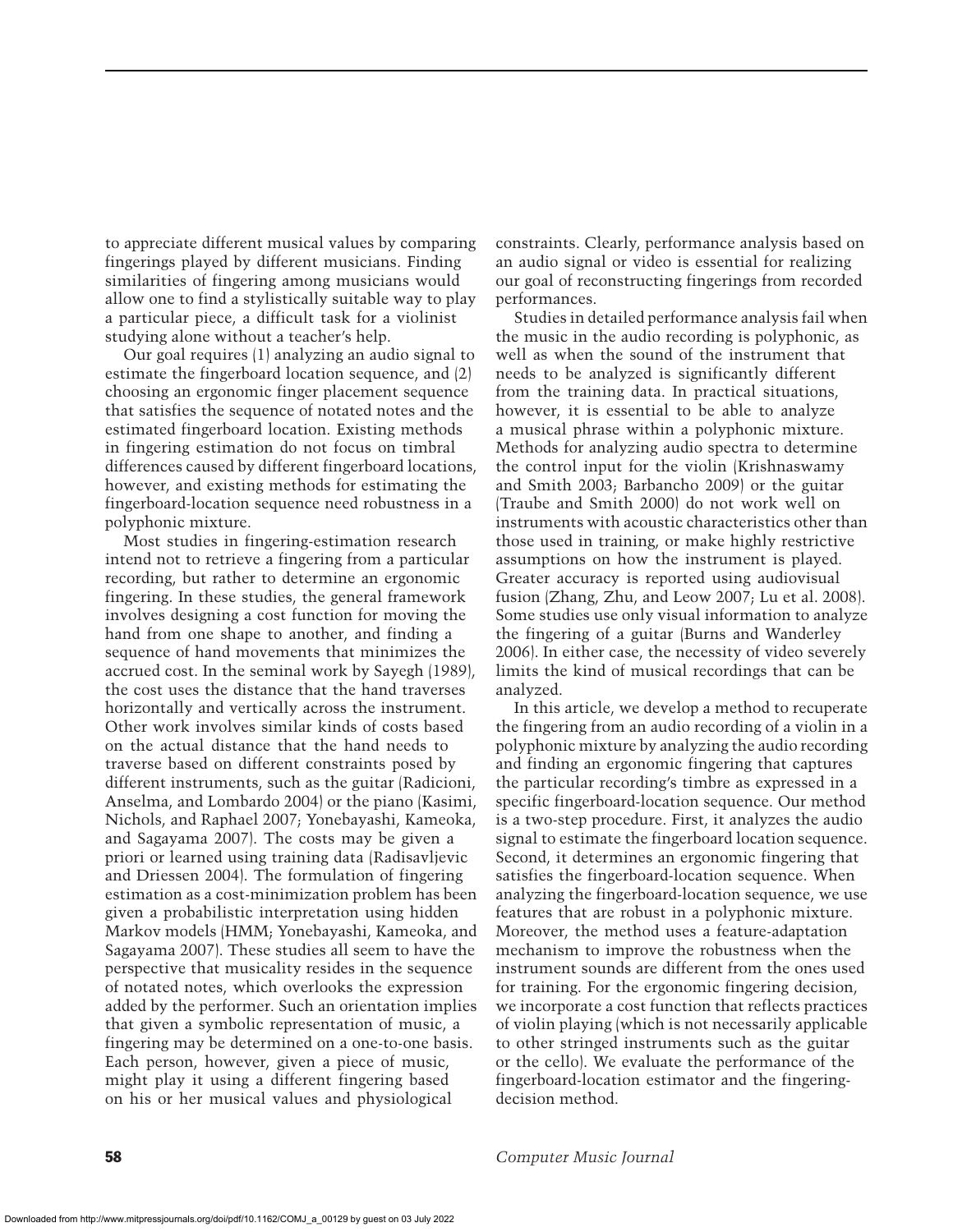

### Violin Fingering: A Primer

We shall briefly review the fundamentals of violin fingering and its terminology, as these play important roles in understanding our method. The left hand defines the pitch and the string on which a note is played. Although there are two defining factors in fingering (i.e., finger and string), violinists often talk about fingering also in terms of the left hand position, i.e., the general placement of the left hand required to play a given note on a certain string using a certain finger. As shown in Figure 1, in this article we associate the string on which a note is played with the variable  $s$ , where  $s = 1$  is the lowest-tuned string and  $s = 4$  is the highest. These strings are conventionally tuned seven semitones apart, where  $s = 3$  is typically tuned to  $A4 = 440$  Hz. The strings are typically notated in a music score using a Roman numeral, where the lowest string  $(s = 1)$  is associated with IV, and the highest  $(s = 1)$ 4) with I. Placed fingers are labeled by numbers, where 1 refers to the index finger, 2 the middle, 3 the ring, and 4 the little finger. An open string (i.e., no finger is pressed and the string vibrates at the tuned pitch) is referred to by 0; only four pitches on a violin can be played as an open string. In this article, the position is defined by the number of semitones that the first finger must traverse from the *nut* (the ridge over which the string passes on the end of the fingerboard near the tuning pegs) in order to play a particular fingering.

Finger placement is determined by considering technical ease and musical effect. Using a certain finger (e.g., the index finger instead of the little finger) facilitates execution of some musical effects related to pitch, such as a smooth transition between two notes (*glissando*), or a low-frequency modulation of a note (*vibrato*). At the same time, some

sequences of finger placement are easier to execute than others. For example, rapid movement of the little finger is considerably more tiresome than that of the index finger. The choice of the string on which to play a given note is determined by considering the consistency of sonority. For example, because each string has a distinct sonority, violinists often play on one string to prevent abrupt changes of the sound quality. The difference in sonority when a given pitch is played on one string versus another results from (1) the differences in the physical attributes of each string itself, such as the diameter, tension, and material; (2) differences in the position along the string at which the finger must be placed (because each string is tuned differently); and (3) in cases when the pitch is available as an open string, the difference between the rigid termination provided by the nut and the soft termination provided by the finger.

The choice of string is the one factor in fingering that is most likely to produce audible differences. By contrast, the position is sometimes chosen for visual effect and to demonstrate the violinist's technical skills. For example, the violinist may present a "flashy" playing style through a wide change of position.

The consistency of sonority offered by playing on one string often forms a trade-off with the consistency of position that facilitates playing. In a fast piece, abrupt changes of sonority caused by a certain fingering may be overlooked if it simplifies playing. On the other hand, in a slow piece, a violinist may choose a difficult fingering that produces a certain sonority. A violinist may, for example, value consistency of sonority in a slow, "singing" (*cantilena*) passage by playing on one string.

# Method

Our method is based on determining the fingerboardlocation sequence from a polyphonic audio mixture that contains a musical phrase for solo violin, and finding a sensible fingering that satisfies the estimated fingerboard-location sequence. We assume the violin plays a monophonic melody using normal bowing technique (i.e., we do not consider extended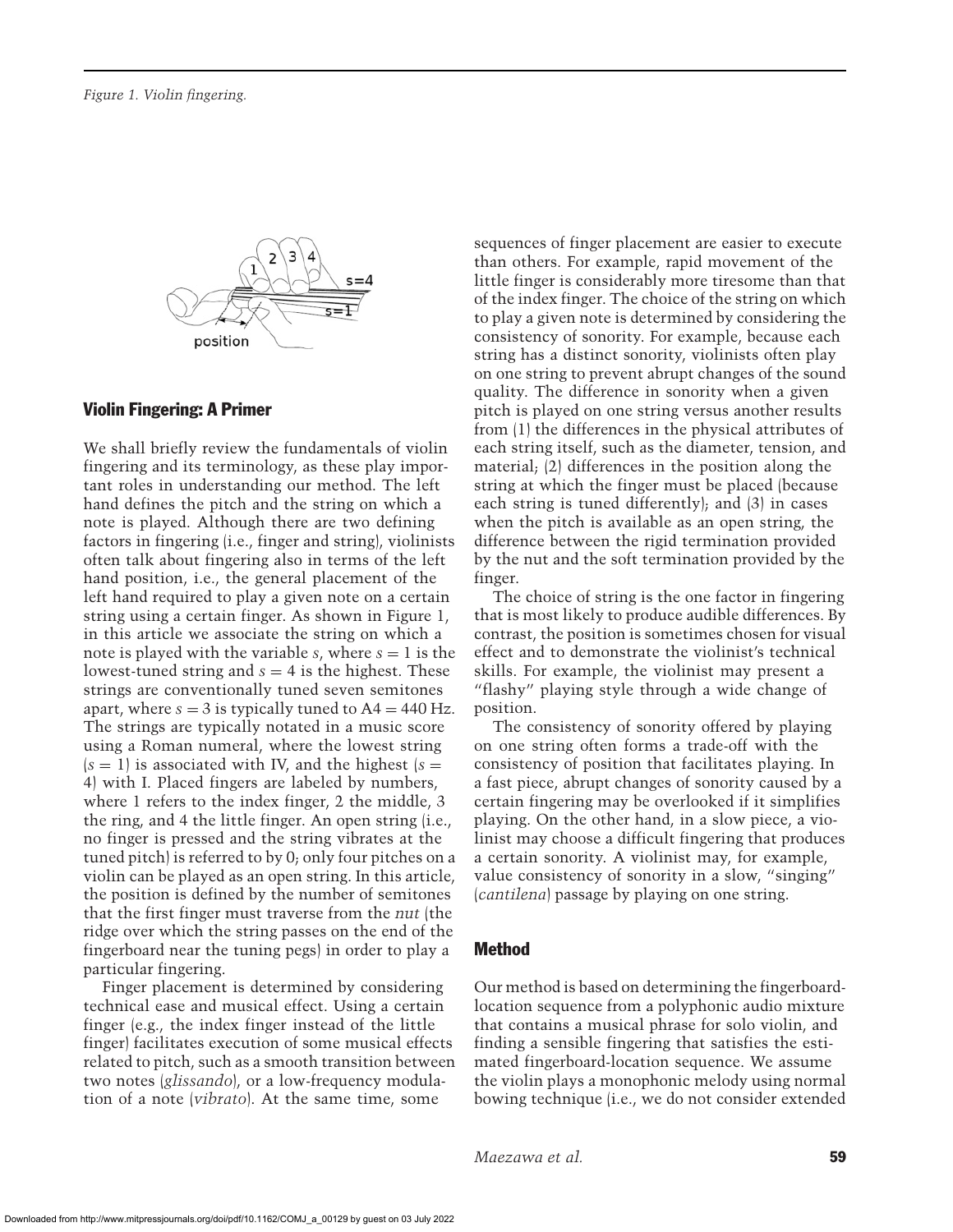*Figure 2. System block diagram.*



playing technique such as plucking [*pizzicato*], striking the string with the wooden side of the bow [*col legno*],or playing very close to the bridge to produce a shimmering sound [*sul ponticello*]).

Our task involves three aspects:

- 1. Designing a feature that performs well in a polyphonic mixture.
- 2. Designing a scheme such that the performance does not degrade from an acoustical mismatch with the training data, whether because of characteristics of the violins, the rooms, or the recording process.
- 3. Designing a fingering model that reflects the practices of violin performance.

We attack the first problem by fitting a sum-ofsinusoids plus noise model to the observed spectrum and using the estimated harmonic parameters as the feature. The second problem is attacked by normalizing the average features of the training set and by doing the same for the recording whose fingerboard-location sequence we would like to identify. We solve the third problem by introducing a new model of violin fingering, the violin pedagogical model, which incorporates features that are inspired by practices of violin playing. The system-level block diagram is shown in Figure 2.

### **Fingerboard-Location Sequence Estimation through Viterbi Alignment**

In order to estimate a sensible fingering from the audio, the fingerboard-location sequence must be estimated from a polyphonic mixture of sound

that contains a violin melody. Because the string on which a note is played (the bowed string) is the primary factor that influences the timbre for different fingerboard locations, we would like to estimate the sequence of bowed strings. Our estimation method is based on a bowed-string classifier using features that are robust to polyphonic accompaniment, and a classifier that takes into account the playability of a particular fingerboardlocation sequence.

#### *Feature Extraction by Harmonic-Model Fitting*

We extract, from a polyphonic audio mixture that contains a violin melody, the relative strengths of the first *N* violin harmonics (partials), where  $N =$ 10, the first partial is the fundamental frequency, and the others are overtones. The parameter is dependent on the material property of the string, the body resonance characteristics, and on how the instrument is played (e.g., bow force, bow velocity, and the contact point of the bow and the string [Cremer and Allen 1984; Fletcher and Rossing 1998]). The feature extraction involves fitting a sum of harmonically spaced sinusoids onto the observed short-time Fourier transform representation of the input audio signal,  $Y(f, t)$ , where *f* is the frequency bin and *t* is the time index. Because the input contains not only the harmonic sound of the violin but also transients of the violin and accompaniments, the harmonic sound of the violin part must be segregated. This is achieved by generating a time-frequency mask that passes the harmonic component of the violin part, based on the observed spectrogram, the music score given as a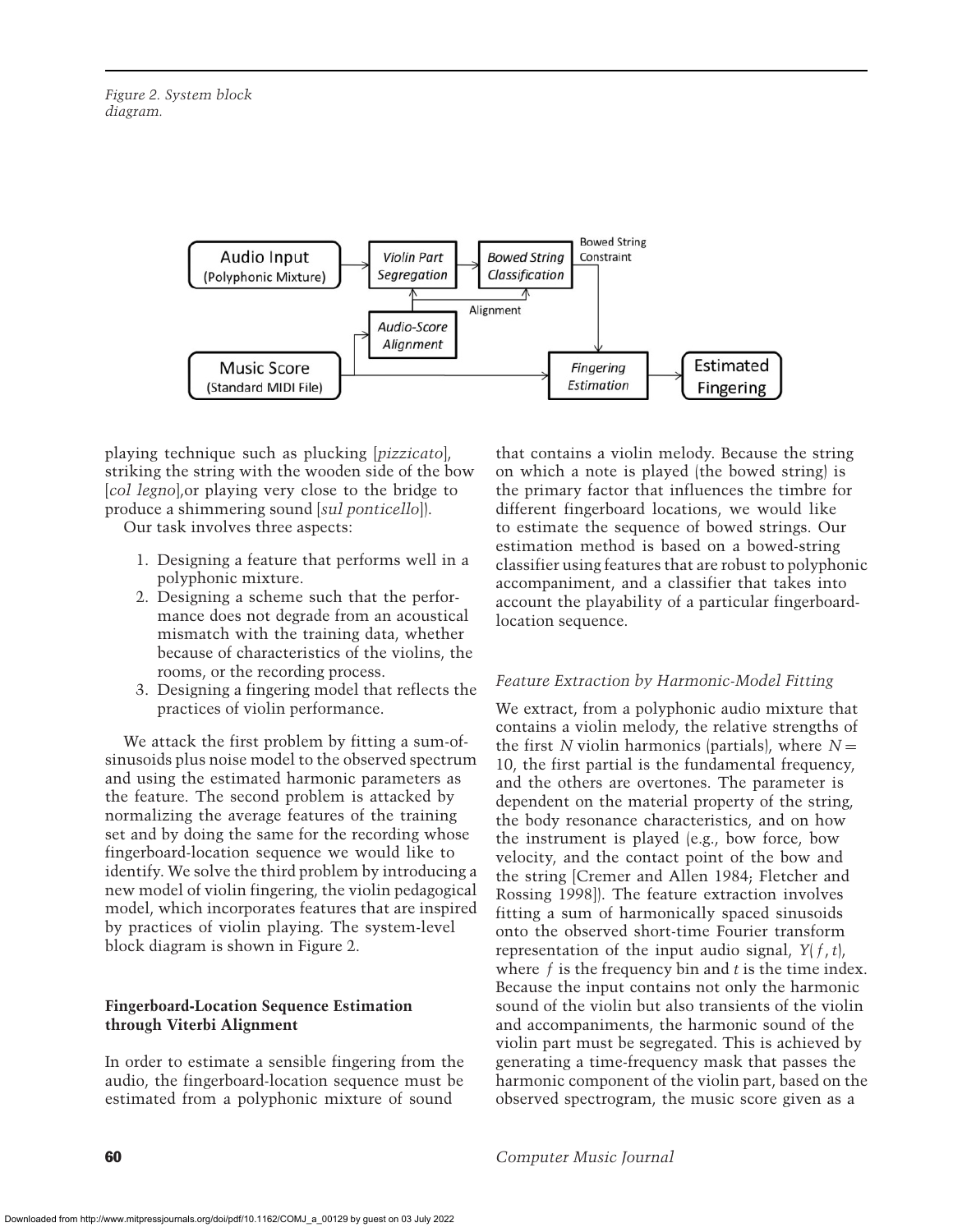standard MIDI file (SMF), and the mapping between positions in the SMF and the audio signal (audioscore alignment). As a signal-processing front end, we attenuate the DC component and emphasize the high-frequency component by applying a two-tap, high-pass filter with filter coefficients [1,-1]. Then our method iterates the following steps for a fixed number of iterations:

- 1. Update the time-frequency mask to segregate the harmonic components of the violin part, using the audio-score alignment and the estimated fundamental frequency as the cue.
- 2. Estimate the fundamental frequency of the violin melody, taking into account the pitch notated in the score, the observed spectrogram, and the audio-score alignment.

In the first step, we generate a time-frequency mask, which approaches 1 for time-frequency bins that contain the violin sound and 0 otherwise. We incorporate the musical score information (from the SMF) and the audio-score alignment to find which bins are expected to contain the sound of the violin. Audio-score alignment is determined by extracting a time-sequence of chroma values from both the audio and the SMF, and performing dynamic timewarping between the chroma representation of the audio and SMF to find the optimal path, using the cosine distance as the metric between the audio and the score, similar to the existing work of Hu, Dannenberg, and Tzanetakis (2003).

Audio-score alignment gives the time-sequence of the notated pitch of the violin part,  $\hat{f}_0(t)$ , for all time points *t*. Given this, we simultaneously segregate the violin part and estimate the fundamental frequency of the violin part,  $f_0(t)$ . Our idea, similar to Kameoka's method (Kameoka, Nishimoto, and Sagayama 2007), is to apply a mask that resembles a comb filter to the spectrum centered about  $\hat{f}_0(t)$ to segregate the violin part. Using the segregated signal, we re-estimate the fundamental frequency. We then re-apply to the original spectrum the mask with the updated fundamental frequency. We iterate these two steps of fundamental frequency update and violin-part segregation until the fundamental frequency converges.

We first segregate the violin part by separating the signal into two sub-signals—the violin part and the residual (i.e., the rest of the signal). We assume that the likelihood of observing the violin part at frequency  $f$  is  $h_v(f|f_0(t))$ , and is of form  $\sum_{n=1}^{N} \pi_n N(\tilde{f} | n f_0(t), \sigma_f^2)$ , and we assume that the likelihood of observing the residual is  $h_R(f)$  and is of form  $\frac{1}{\mathbb{F}}$ , where *F* is the number of frequency bins to consider.  $\pi_n$  is a multinomial variable that indicates the relative strength of the *n*th partial. N( $x|\mu, \sigma^2$ ) is the likelihood of *x* for a normal distribution with mean  $\mu$  and variance  $\sigma^2$ . We assume that the likelihood of observing the violin part is  $\alpha$ , and the likelihood of observing the residual is  $1-\alpha$ . For each frequency bin, we associate a latent variable  $Z_V$ , which indicates whether the violin or the residual contributed to the observed power.  $Z_V(f, t) = 1$ indicates that at time *t*, the power contained in frequency *f* originated from the violin part, and  $Z_{\text{O}}(f, t, n) = 1$  indicates that, of frames generated from the violin, it originated from the *n*th partial of the violin part. The joint likelihood of the observed signal and the latent variable is given as follows:

$$
p(X(f, t), Z(f, t)) f_0(t), \alpha, \pi)
$$
  
= 
$$
\prod_{f,t} ((1 - \alpha)h_R(f))^{X(f, t)(1 - Z_V(f, t))}
$$
  

$$
\prod_{n=1}^N (\alpha \pi_n N(f \mid nf_0(t), \sigma_f^2))^{X(f, t)Z_V(f, t)Z_O(f, t, n)}
$$

We optimize this model using the expectationmaximization (EM) algorithm, in a manner similar to the work of Kameoka, Nishimoto, and Sagayama (2007). In the E-step, we use the parameter from the previous step to find the distribution of *Z* given *X* and the parameters. We assign the following:

$$
Q_{\text{O}}(f, t, n) = p(Z_n | X, f_0, \alpha, \pi)
$$
  
= 
$$
\frac{\pi_n \mathbf{N}(f | n f_0(t), \sigma_f^2)}{\sum_{\tilde{n}} \pi_{\tilde{n}} \mathbf{N}(f | \tilde{n} f_0(t), \sigma_f^2)}
$$
  

$$
Q_{\text{v}}(f, t) = \frac{\alpha(t) \sum_{n} \pi_n \mathbf{N}(f | n f_0(t), \sigma_f^2)}{(1 - \alpha(t) | h_R(f) + \alpha(t) \sum_{n} \pi_n \mathbf{N}(f | n f_0(t), \sigma_f^2)}
$$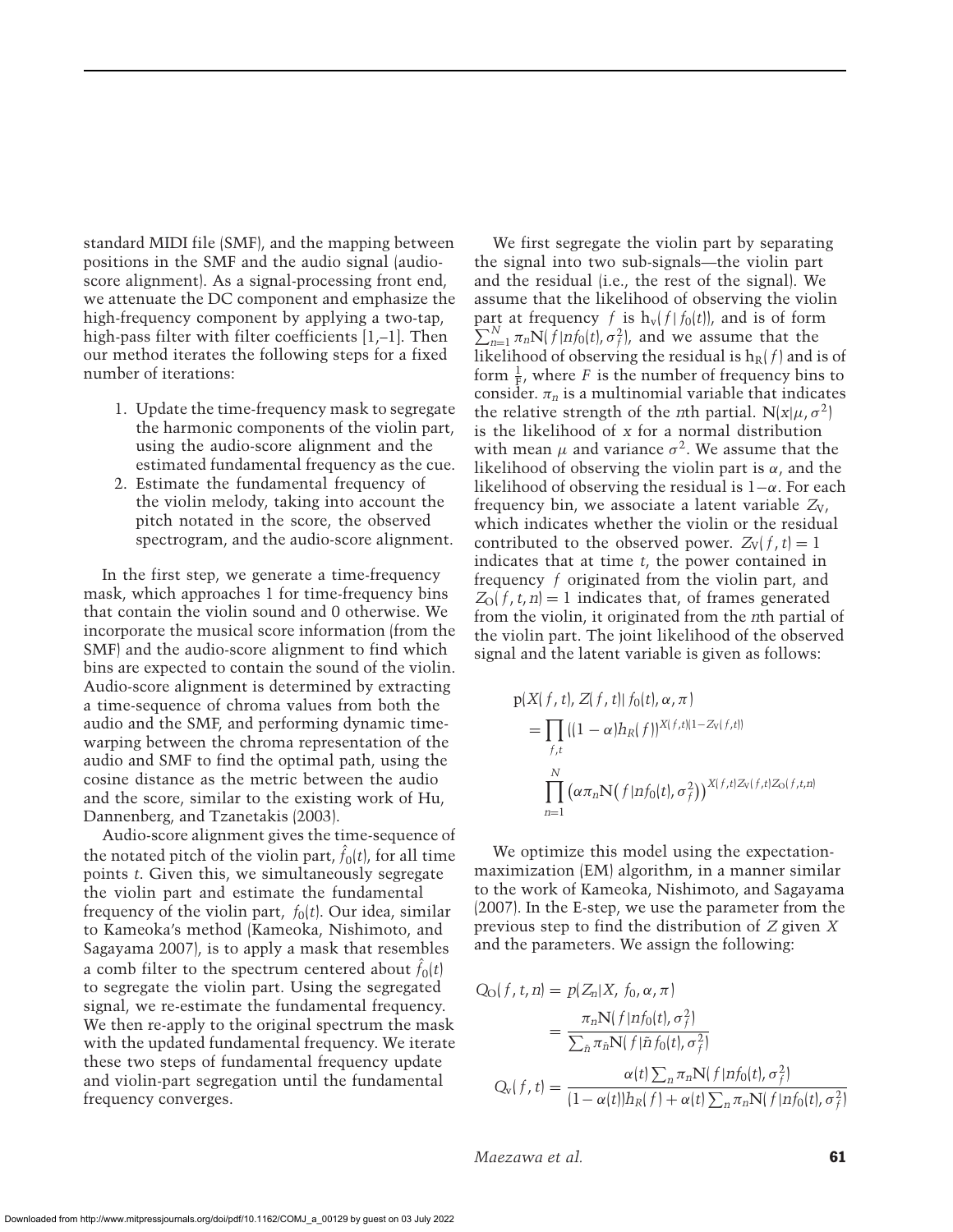*Figure 3. Block diagram of feature extraction step.*

*Figure 4. Block diagram of the GMM.*



In the M-step, we update the fundamental frequency. We incorporate the knowledge that the fundamental frequency does not deviate too much from the notated pitch, by incorporating a prior distribution of the fundamental frequency as  $p(f_0(t)|\hat{f}_0(t)) = N(f_0(t)|\hat{f}_0(t), \sigma_f^2)$ . Then, the M-step yields the following updates:

$$
f_0 := \frac{\sigma_f^2 \hat{f}_0 + \sigma_f^2 f_F \sum_{n=1} X(f) Q_V(f, t) Q_O(f, t, n) n f df}{\sigma_f^2 + \sigma_f^2 f_F \sum_{\tilde{n}=1} X(f) Q_V(f, t) Q_O(f, t, \tilde{n}) \tilde{n}^2 df}
$$
  

$$
\pi_n := \frac{\int_F X(f) Q_V(f, t) Q_O(f, t, n) df}{\sum_{\tilde{n}} \int_F X(f) Q_V(f, t) Q_O(f, t, \tilde{n}) df}
$$
  

$$
\alpha(t) = \frac{\int_F X(f) Q_V(f, t) df}{\int_F X(f) df}
$$

A block diagram of this method is shown in Figure 3.

Finally, we take the logarithm of  $\pi(t)$  to enable feature adaptation, as will be discussed. Furthermore, we decorrelate the log-relative strength by taking the discrete cosine transform. That is,  $\pi(t)$ : = DCT( $\log \pi(t)$ ).

#### *Bowed String Identification*

Once we extract the parameters  $\Theta(t) = \{ f_0(t), \pi(t) \}$ , we find the likelihood of the observed data for each of the four bowed strings, i.e., the probability at each



point in time that the violinist is bowing a given string.

The likelihood of bowed string *si* is modeled using a Gaussian mixture model (GMM). The GMM models the density of  $\pi$  for each pitch pi( $f_0$ ), where pi( $f$ ) converts frequency  $f$  into the closest MIDI note number. Let  $\phi_j^{(i)}(p)$ ,  $\mu_j^{(i)}(p)$ , and  $\sum_{j}^{(i)}(p)$  indicate respectively the weight, the mean, and the covariance of the *j*th component of the GMM for the *i*th bowed string at pitch *p*. Then, the likelihood of observing bowed string *i* given the feature  $\{f_0(t), \pi(t)\}$  and the GMM parameters  $\theta_{GMM} = {\phi_j^{(i)}(p), \mu_j^{(i)}(p), \sigma_j^{(i)}(p)} \forall i, j, p$  is given as follows:

$$
p(s = i | \pi(t), p(t), \Theta_{GMM}(f_0(t)))
$$
  
 
$$
\propto \sum_j \phi_j^{(i)}(pi(t))N(\pi(t)|\mu_j^{(i)}(pi(t)), \Sigma_j^{(i)}(pi(t))
$$

 $\theta_{GMM}$  is trained using violin audio examples with various playing styles, each of which has a known sequence of pitch and fingerboard position. Using examples with a variety of playing styles has the effect of averaging out statistical discrepancies of the feature arising from playing the example in a particular playing style. Hence, different parameters in GMM correspond to timbral difference arising from the variety of fingerboard position and pitch combinations, and not playing style, e.g., bow pressure or bow velocity. Figure 4 shows the block diagram of the GMM.

The log-likelihood of the bowed string for the *k*th note, then, is a sum of bowed-string likelihoods for all audio frames that play the *k*th note. Let  $T_k(t)$  be a binary variable that is 1 if frame *t* plays the *k*th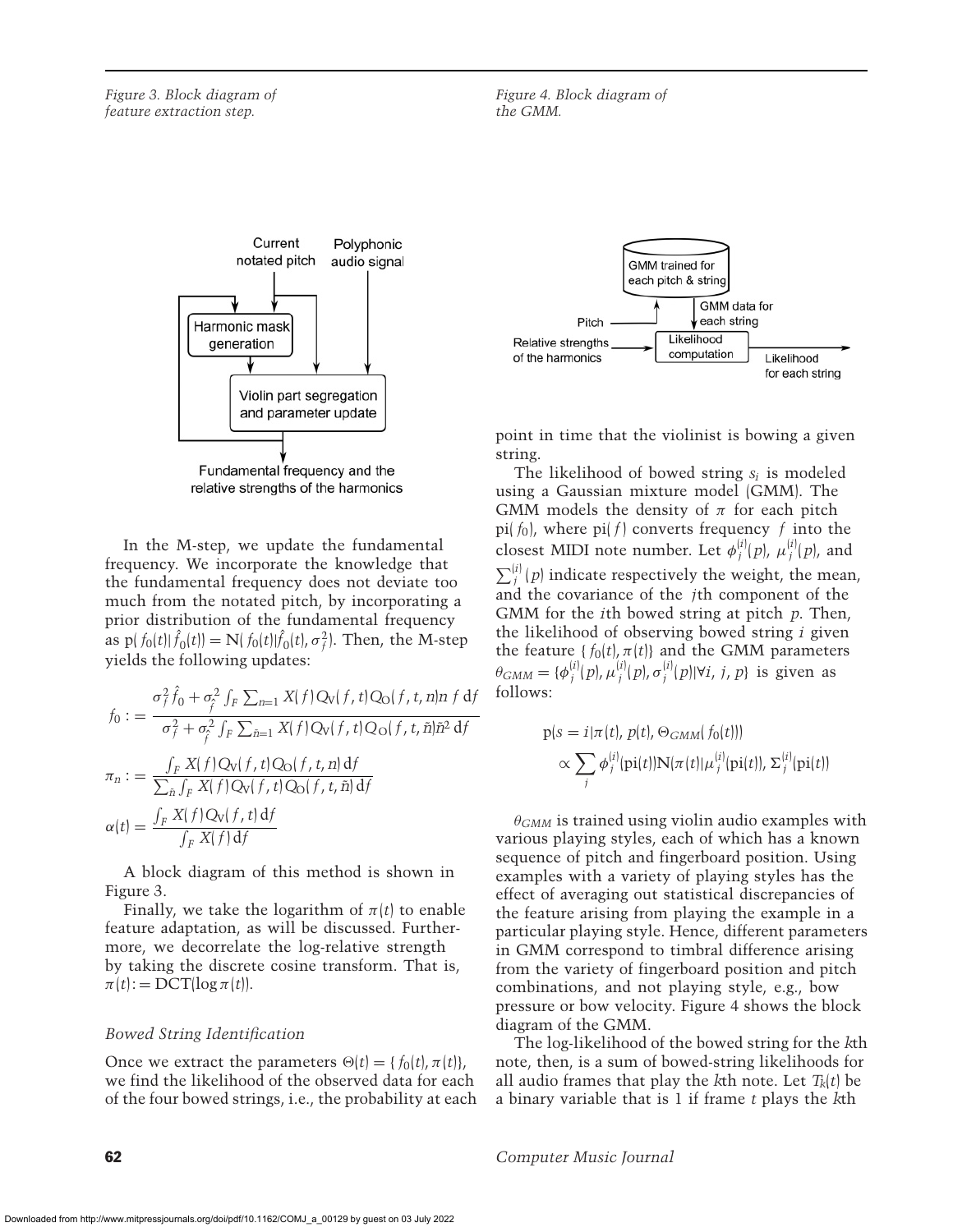*Figure 5. Block diagram of the HMM.*

*Figure 6. Simplified horizontal–vertical model used in the Viterbi algorithm.*



note notated on the score. Then, the bowed string likelihood at note *k*, ρ*k*(*s*), is given as follows:

$$
\rho_k(s) = \sum_t T_k(t) \log p(s|\pi(t), p(t), \theta_{GMM})
$$

#### *Sequence Estimation using the Viterbi Algorithm*

We determine the fingerboard-location sequence by finding the most likely bowed-string sequence, taking into account the observed acoustic signal and the difficulty of traversing from one fingerboard location to another. To incorporate both the likelihood of a given bowed string sequence and the likelihood of observing the features given a particular fingerboard position in which a note is played, we model the bowed-string sequence as an HMM. Figure 5 shows a graphical depiction of our model.

We treat the string the note is played on as the hidden state that needs to be estimated, given the observed features  $\pi(t)$ , the fundamental frequency  $f_0(t)$ , and the inherent difficulty from traversing from one fingerboard position to another. Let  $v$ be a parameter that governs the state transition



probability of the HMM. Then, we find the most likely bowed string as follows:

$$
\hat{S} = \arg \max_{S = \{s_0, \dots, s_N\}} p(S|\Theta; \Theta_{GMM}, v)
$$
  
= 
$$
\arg \max_{S = \{s_0, \dots, s_N\}} \log \rho_0(s_0) + \log p(s_0; v)
$$
  
+ 
$$
\sum_{i=1} \log p(s_i|s_{i-1}; v) + \log \rho_i(s_i)
$$

 $\rho_i(s_i)$  is the likelihood of the GMM obtained in the previous section, for the *i*th note. The maximumlikelihood sequence is determined inductively, using the Viterbi algorithm. Let  $S_{opt}(m, s | X, \Theta)$  be the optimal bowed-string sequence for the first *m* notes that ends in bowed string *s*. Then, we define  $S_{opt}(m+1, s|X, \Theta)$  as follows:

$$
S_{opt}(m+1, s | \pi, \Theta) = \log p(\pi(m+1) | s, \Theta)
$$

$$
+ \arg \max_{\hat{s}} \log p(S_{opt}(m, \hat{s} | \pi, \Theta))
$$

$$
+ \log p(s | \hat{s}, \Theta)
$$

We design a suitable bowed-string transition probability  $p(s_i|s_i; v)$  based on a simplified violin fingering model, as shown in Figure 6:

$$
p(S_i|S_j; v) \propto \exp\left(-v\left(\left(\frac{\Delta p_{i,j}}{7}\right)^2 + \Delta s_{i,j}^2\right)\right)
$$

Here,  $\Delta p_{i,j}$  is the amount of change between fingerboard positions and  $\Delta s_{i,j}$  is the amount of change between string numbers. The constant 7 models the violinists' tendencies to finger an interval of up to 7semitones by either playing on the same string or crossing a string, but to finger a larger interval by crossing a string.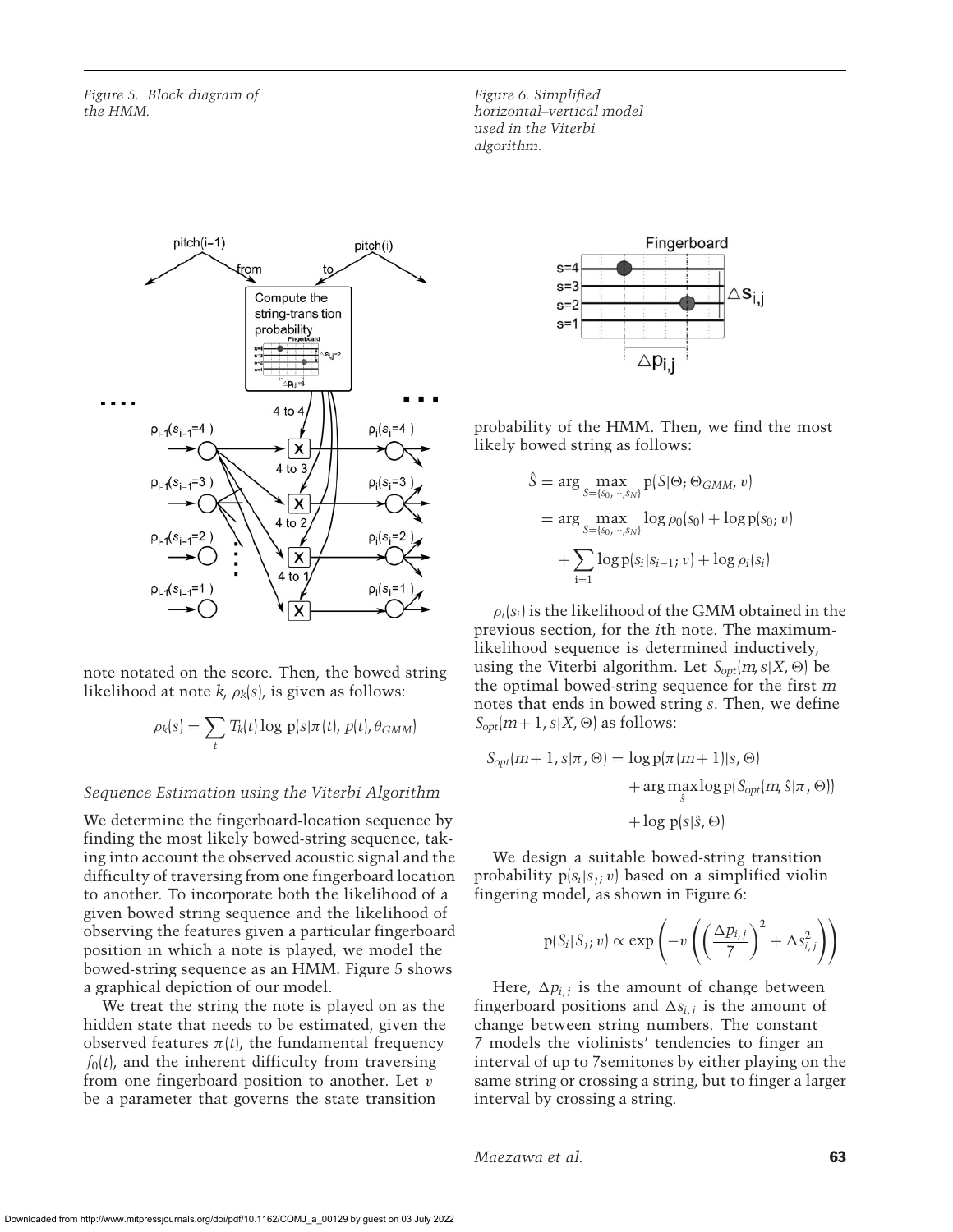#### *Feature Adaptation*

Two violins typically sound different, mainly because each violin has a unique body-resonance characteristic. Therefore, it is essential for us to adapt our model to violins with different bodyresonance characteristics.

Let  $Y_1$  and  $Y_2$  be the observed log-magnitude spectrum of two violins. Let  $B_1$  and  $B_2$  be the log-magnitude frequency response of the bodies of the two violins, and *S* be the log-magnitude spectrum of the bow-string interaction. Assuming that the acoustic property of the bow–string interaction does not change significantly across different instruments, we obtain the following relations:

$$
Y_1 = B_1 + S
$$

$$
Y_2 = B_2 + S
$$

Taking the expectation, we obtain  $Y_2 =$ *Y*<sub>1</sub> −  $\langle Y_1 \rangle_s + \langle Y_2 \rangle_s$ , where  $\langle Y \rangle_x$  denotes expectation of *Y* under probability distribution of *X*. In our method, we let *Y*<sup>1</sup> be the observed features, and generate  $Y_2$ , which is the feature when  $Y_1$  is played on an instrument with body resonance characteristic  $B_2$ .  $\langle Y_1 \rangle_S$  is obtained readily by taking the average of the observed signal, and  $\langle Y_2 \rangle_S$  is obtained by summing the average feature of each bowed string, weighted by how often a particular string is played at a given pitch for the given music score. Because our features are linear transformations of the logarithm of the relative powers of harmonic peaks, the same rationale holds. Initially, we set the probability distribution of *S* as follows:

$$
p(S|pitch, \beta) \sim \exp\left(-\frac{pitch - pitch_0(S)}{\beta}\right)
$$
if *pitch* > *pitch*  $(S)$  *Qotherwise*

if 
$$
pitch > pitch_0(S)
$$
, 0 otherwise

Here, *pitch* is the played pitch, *pitch*<sup>0</sup> is the pitch of the open string played on string *S*, and  $\beta$  is a positive parameter that assigns a greater probability to lower fingerboard positions, which are more commonly used and somewhat easier for the violinist.

#### **Fingering Estimation**

At the core of our fingering estimation is the violinfingering model, which models the difficulty of a particular fingering. The fingering is determined by designing a cost function between multiple states of hand position, which reflects how difficult it is for the hand to traverse from one position to another.

#### *Violin Fingering Model*

In this study, we extend the existing *horizontal– vertical cost model* presented in the previous section to include fingering practices that are unique to the violin, which we call the *violin pedagogical model*. It is mainly inspired by practices of violin fingering as suggested by Yampolsky (1967) and Flesch (Flesch 2000). The violin, in particular, is a small, unfretted bowed stringed instrument, making it susceptible to intonation errors. Hence, violin fingerings are often set such that the weak finger (the little finger) is used sporadically, and other fingers in such a way that a natural hand position is maintained.

We define a *fingering* as a 4-tuple  $\mathbf{n} = (n, s, f, p)$ , where  $n \in \mathbb{N}$  is the pitch in MIDI note number, *s* ∈  $(1, 2, 3, 4)$  is the bowed string,  $f$  ∈  $(0, 1, 2, 3, 4)$  is the pressed finger  $(0 =$  open string, i.e., no finger placed), and  $p \in \mathbb{N}$  is the position. Let  $\mathcal F$  be a set of all possible fingerings. Also, let  $n(n)$  be a function that retrieves the pitch of  $n \in \mathcal{F}$ , s(*n*) the bowed string,  $f(n)$  the finger, and  $p(n)$  the position.

We define an *unnotated score,*  $S_u \in \mathbf{n}^M$  to be an *M*−tuple of notes, where *M* is the number of notes contained in the music score, and the *i*th element,  $S_n(i)$ , is the *i*th note of the music score. We define a *bowed-string constraint*,  $c_{\text{bow}} \in (1, 2, 3, 4)^M$  associated with an unnotated score *Su* as an *M*−tuple, where the *i*th element indicates the bowed string for the *i*th note. We finally define a *notated score*,  $S_n \in \mathcal{F}^M$ , where the *i*th element contains the fingering for the *i*th note.

We then formulate our problem as finding the optimal notated score *Sopt* that satisfies both the note sequence of the unnotated score obtained using the SMF and the bowed-string constraint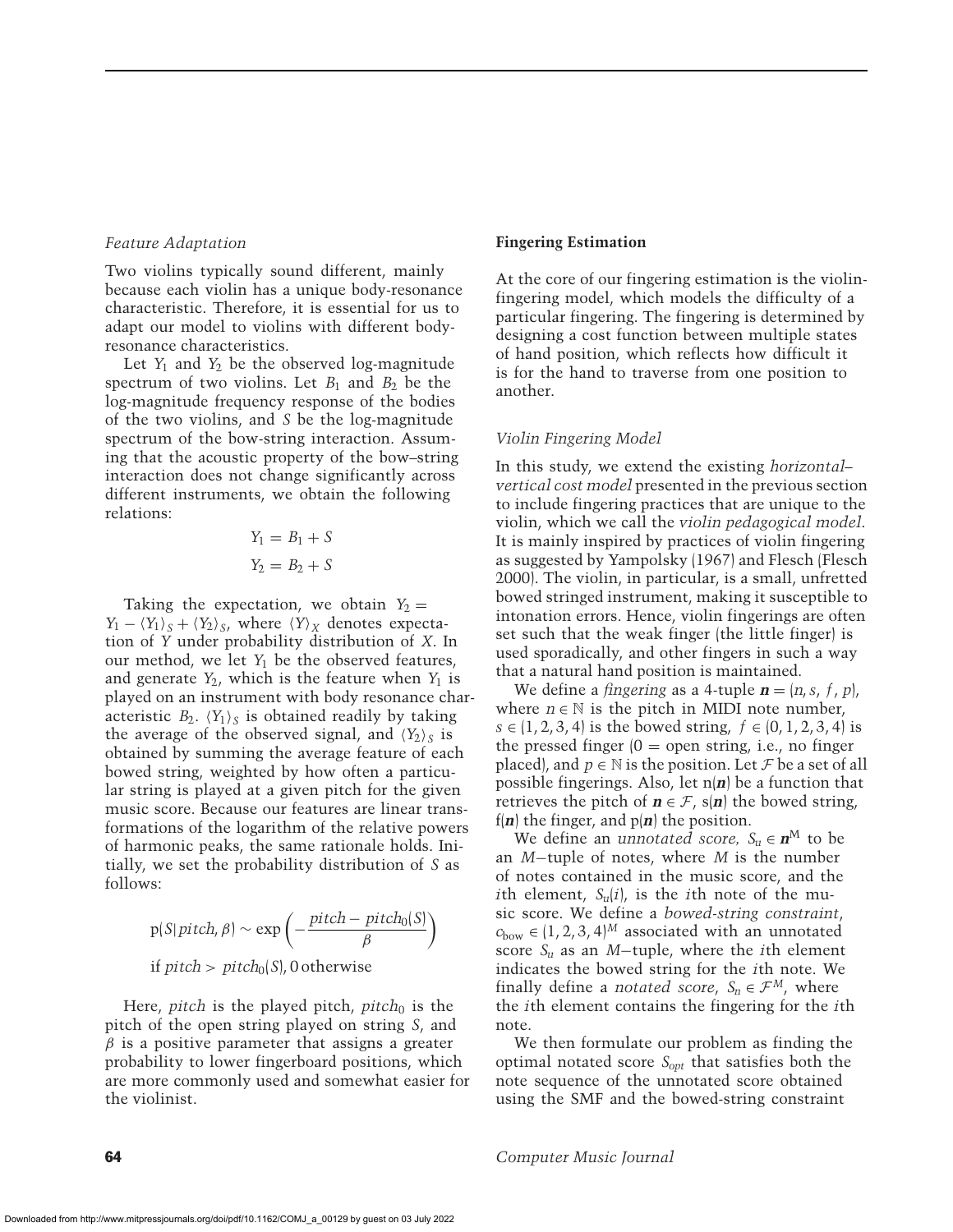determined using the Viterbi algorithm. Namely, we define cost functions for traversing a sequence of two notes or three notes, and find the fingering with the smallest net cost that satisfies the constraints. Let  $C_b(s_i, s_{i-1})$ :  $\mathcal{F}^2 \to \mathbb{R}$  be a cost function defined over a sequence of two notes. We define a symbol *Z* that satisfies the following:

$$
\forall A \in \mathcal{F}.C_b(Z, A) = C_b(A, Z) = 0
$$

Then, the optimal fingering is a notated score  $F_{opt}$  features  $X_{BN}$ : that satisfies the following:

$$
F_{opt} = \arg\min_{s_1\cdots s_M \in \mathcal{F}} \sum_{i=1}^M C_b(s_i, s_{i-1})
$$
  
such that  $\forall j < 1$ ,  $s_j = 0$  and  
 $\forall j \in [1, M] \infty[s_j] = S_u(i)$  and  $s(S_i) = c_{st}(i)$ 

Let  $\tau_p = 3$ ,  $\delta_{i,j}$  be Kronecker's delta, and 1(c) be a function that is 1 if condition *c* is true and 0 otherwise.

We define the following quantities for convenience:

$$
\Delta_{p}(i, j) = p(s_{i}) - p(s_{j}) \quad \Delta_{s}(i, j) = s(s_{i}) - s(s_{j})
$$
  
\n
$$
\Delta_{f}(i, j) = f(s_{i}) - f(s_{j})
$$
  
\n
$$
\Delta_{pr}(i, j) = |n(s_{i}) - p_{0}(st(s_{j}))| - |n(s_{i}) - p_{0}(s_{j}(s_{j}))|
$$
  
\n
$$
R(i, j) = [P_{min}(f(s_{i}), P_{max}(f(s_{j}))]
$$

$$
P_{max} = \begin{pmatrix} 0 & 0 & 0 & 0 & 0 \\ 0 & 0 & 2 & 4 & 6 \\ 0 & 2 & 0 & 2 & 5 \\ 0 & 4 & 2 & 0 & 3 \\ 0 & 6 & 5 & 3 & 0 \end{pmatrix}
$$

$$
P_{nat} = \begin{pmatrix} 0 & 0 & 0 & 0 & 0 \\ 0 & 0 & 2 & 3 & 5 \\ 0 & 2 & 0 & 1 & 2 \\ 0 & 3 & 1 & 0 & 2 \\ 0 & 5 & 2 & 2 & 0 \end{pmatrix}
$$

| $P_{min} = \begin{pmatrix} 0 & 0 & 0 & 0 & 0 \\ 0 & 0 & 1 & 2.1 & 3.5 \\ 0 & 1 & 0 & 1.1 & 2.5 \\ 0 & 2.1 & 1.1 & 0 & 1.5 \\ 0 & 3.5 & 2.5 & 1.5 & 0 \end{pmatrix}$ |  |  |  |
|---------------------------------------------------------------------------------------------------------------------------------------------------------------------|--|--|--|
|                                                                                                                                                                     |  |  |  |
|                                                                                                                                                                     |  |  |  |
|                                                                                                                                                                     |  |  |  |
|                                                                                                                                                                     |  |  |  |

Then, we define a two-note generic fingering model (denoted HVM-2) as the following set of

$$
b_0 = |\Delta_p(i, i - 1)| \cdot 1(f(s_t) \neq 0 \land f(s_{i-1}) \neq 0)
$$
  
\n
$$
b_1 = 1(fg(s_i) \neq 0 \land \Delta_f(i, i - 1)
$$
  
\n
$$
= 0 \land \Delta_p(i, i - 1) \neq 0)
$$
  
\n
$$
b_2 = 1(\Delta_f(i, i - 1) \cdot \Delta_{pr}(i, i - 1) < 0 \land |\Delta_p| < \tau_p
$$
  
\n
$$
b_3 = |\Delta_{pr}(i, i - 1)| - P_{nat}(f(s_i), f(s_{i-1}))
$$
  
\n
$$
\cdot 1(|\Delta_{pr}(i, i - 1)| \in R(i, i - 1))
$$
  
\n
$$
x_{BN}(1) = \infty \cdot 1(n(s_i) - p_0(st(s_i)) - pos(s_i) \notin R(1, i))
$$
  
\n
$$
x_{BN}(2, 3) = (b_0, b_0^2)
$$
  
\n
$$
x_{BN}(4) = b_1
$$
  
\n
$$
x_{BN}(5, 6) = (|\Delta_s(i, i - 1)|, |\Delta_s(i, i - 1)|^2)
$$
  
\n
$$
\cdot 1(fg(s_i) \cdot fg(s_{i-1}) \neq 0)
$$
  
\n
$$
x_{BN}(7) = 1(|\Delta_{pr}(i, i - 1)| - P_{nat}(fg(s_i), fg(s_{i-1})) \neq 0)
$$
  
\n
$$
x_{BN}(8) = b_2 \cdot 1(fg(i) \neq 0 \land fg(i - 1) \neq 0)
$$
  
\n
$$
x_{BN}(9) = b_3 \cdot 1(fg(i) = 0 \lor fg(i - 1) = 0)
$$

 $x_{BN}(1)$  determines whether a note is physically playable on a particular string, where  $\infty \times 0 = 0$ ; i.e., this feature discards any fingering that is physically unplayable, as shown in Figure 7.  $x_{BN}(2, 3)$  applies a penalty for a change of position.  $x_{BN}(4)$  penalizes a change of position using the same finger (i.e., a glissando).  $x_{BN}(5, 6)$  adds a penalty for a change of fingerboard location.  $x_{BN}$ (7) penalizes playing in an unnatural hand position.  $x_{BN}(8)$  penalizes playing a sequence in which the second note is placed higher on the fingerboard, but the finger traverses from high finger to low (e.g., little finger to the index finger), and vice versa. Finally,  $x_{BN}(9)$  prevents change of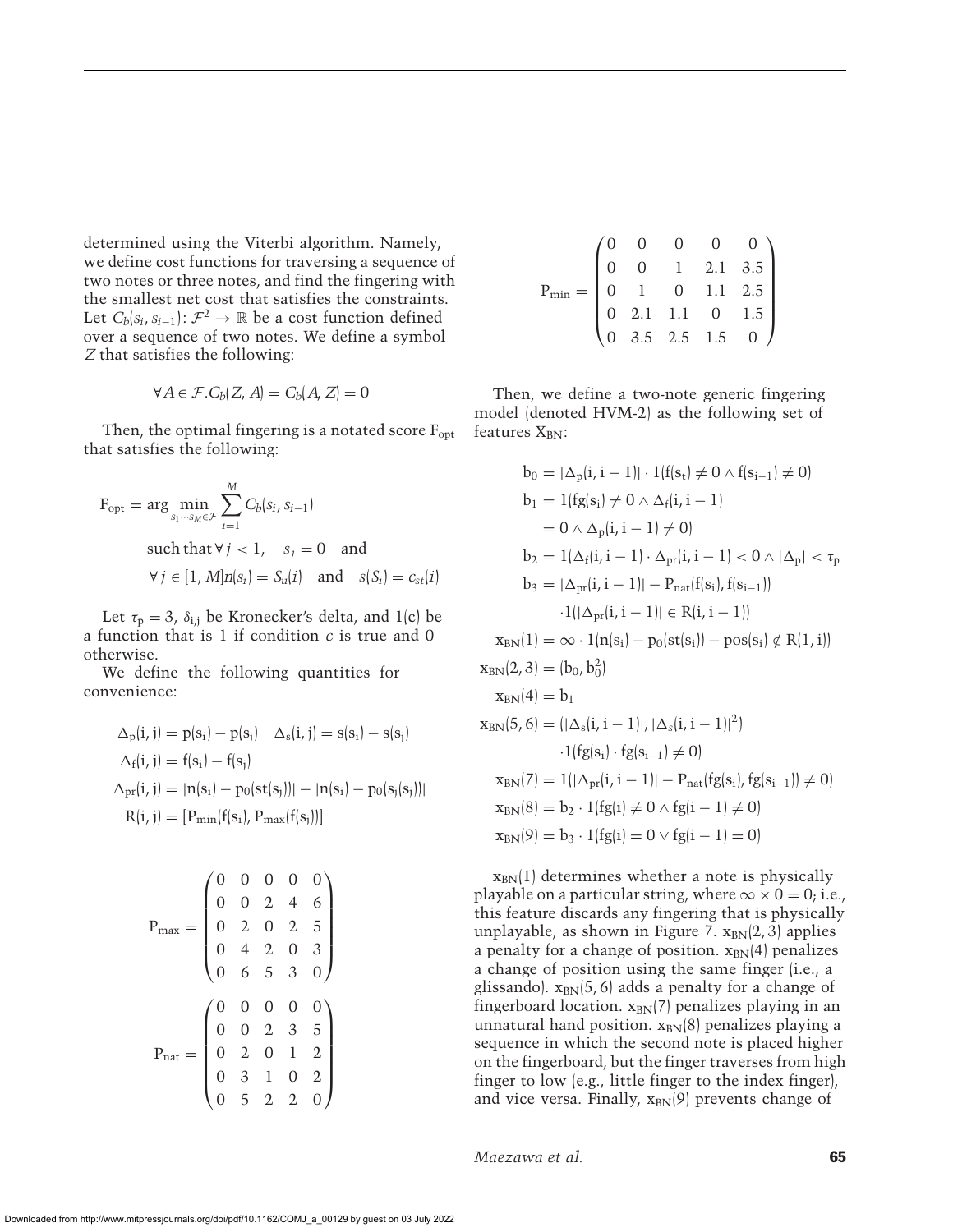*Figure 7. Graphical description of XBN(1). A Roman numeral indicates the string*  $IV = lowest, I =$ *highest), and a number indicates the pressed finger*  $(1 = index finger, 4 = little)$ *finger)*



*Figure 8. Graphical description of*  $X_{BV}(1)$ .

*Figure 7*



*Figure 8*

position (wrist movement), when it is completely natural not to do so.

We define a two-note fingering model inspired by the literature of violin pedagogy (denoted VPM-2) as the following set of features  $x_{BV}$ :

$$
cond_0 = fg(s_i) \cdot fg(s_{i-1}) ≠ 0 ∧ |Δ_p(i, i - 1)| < τ_p
$$
  
\n
$$
x_{BV}(1) = 1(cond_0 ∧ Δ_{pr}(i, i - 1))
$$
  
\n
$$
≠ 0 ∧ Δ_f(i, i - 1) = 0)
$$
  
\n
$$
x_{BV}(2) = 1(cond_0 ∧ |Δ_{pr}(i, i - 1)|)
$$
  
\n
$$
= 1 ∧ |Δ_f(i, i - 1)| > 1)
$$
  
\n
$$
x_{BV}(3) = 1(fg(s_i) \cdot fg(s_{i-1}) ≠ 0 ∧ Δ_p(i, i - 1)
$$
  
\n
$$
≠ 0 ∧ Δ_{pr}(i, i - 1) \cdot Δ_f(i, i - 1) = -1)
$$
  
\n
$$
x_{BV}(4) = 1(fg(s_i) = fg(s_{i-1})
$$
  
\n
$$
= 4 ∧ |note(i) - note(i - 1)| > 1)
$$
  
\n
$$
x_{BV}(5) = pos(s_i)
$$
  
\n
$$
x_{BV}(6, 7, 8) = (δ_{2, pos(s_i)}, δ_{5, pos(s_i)}, δ_{1, fg(s_i)})
$$

 $x_{BV}(1)$  penalizes using the same finger to move to a different position, as shown in Figure 8.  $x_{BV}(2)$ penalizes a chromatic change of the relative position using a nonadjacent finger, as shown in Figure 9; such movement involves wrist motion, which is considerably harder to tune than placing a finger with a slight stretch.  $x_{BV}(3)$  lessens the penalty for shifting up from a higher-numbered finger to a

66 *Computer Music Journal*

*Figure 9. Graphical description of*  $X_{BV}(2)$ *.*  *Figure 10. Graphical description of X<sub>BV</sub>(3).* 





*Figure 10*

*Figure 9*

lower-numbered finger, or vice versa, when the shift is small, as shown in Figure 10.  $x_{BV}(4)$  penalizes an adjacent use of the little finger, which is weak and prone to intonation errors.  $x_{BV}(5)$  adds a penalty for an extremely high position, which is harder to play in tune.  $x_{BV}(6, 7)$  adds a preference for playing in the first, second, or third positions, which are typically the three easiest positions to play in.  $x_{BV}(8)$  penalizes the half-position, the lowest possible position but an unconventional one; hence, it is unnatural from the perspective of violin pedagogy but perhaps the easiest position to play in tune from a physical perspective.

Using these features, we define the two-note cost function as follows:

$$
C_{b} = \text{diag}(\mathbf{W}_{BN} \quad \mathbf{W}_{BV} | [\mathbf{x}_{BN} \quad \mathbf{x}_{BV}]^{T}
$$

 $W_{BN}$  and  $W_{BV}$  define the relative weight of each feature. Given ample training data, statistical machine learning of these weights might be possible. In this article, we choose to manually adjust the weights, as the violin fingering corpus is too small to permit statistical machine learning.

# **Experiments**

We perform three experiments. The first experiment assesses the performance of feature-adaptation and error-correction algorithms on bowed-string estimation, the second experiment assesses the performance of the bowed-string classifier in a

Downloaded from http://www.mitpressjournals.org/doi/pdf/10.1162/COMJ\_a\_00129 by guest on 03 July 2022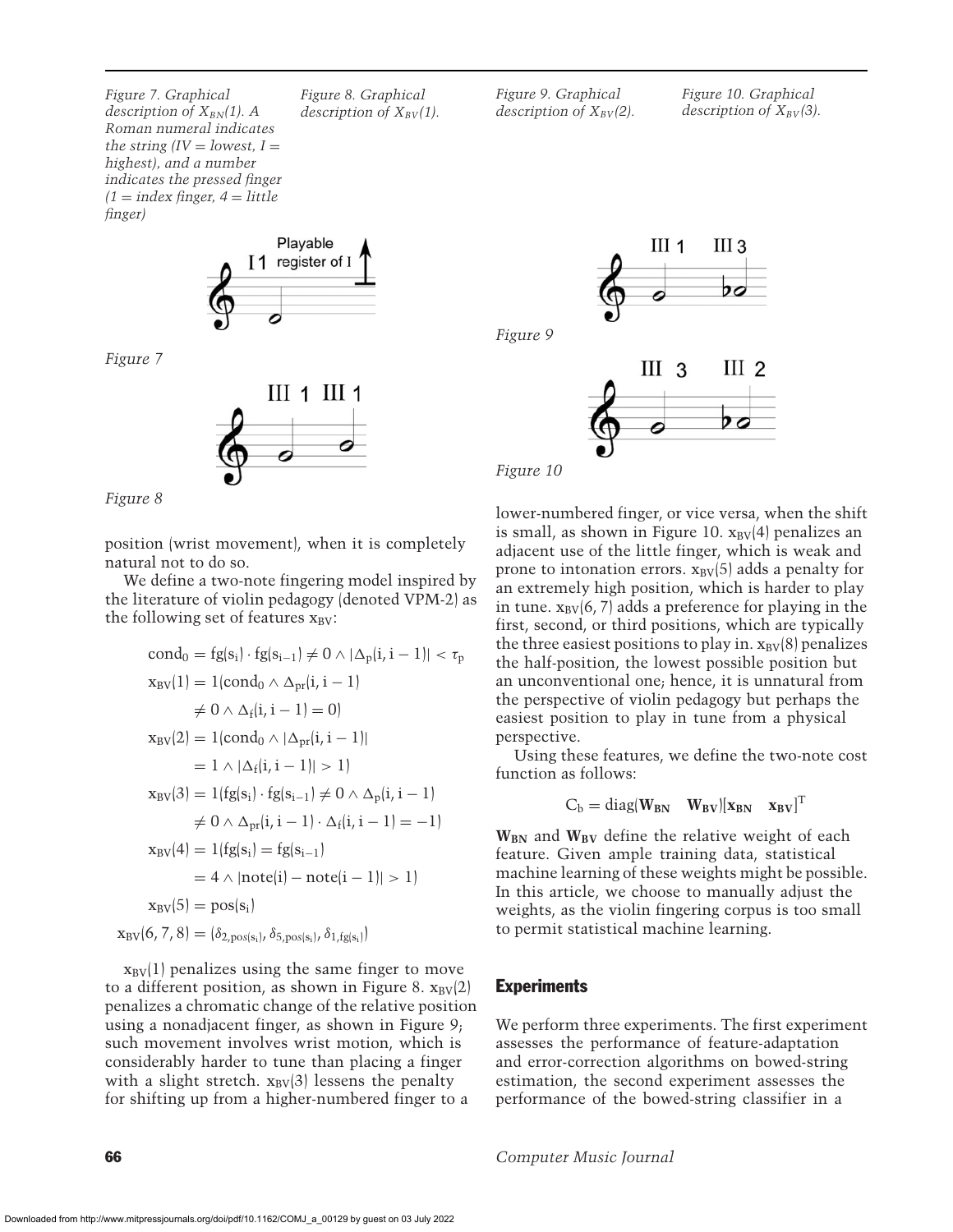*Figure 11. Recognition accuracy (%) for different values of* v *(all values are for data with data adaptation). SS* = *same*

*violin and same strings as training data; SD* = *same violin with different strings; DD* = *different violin and different strings.*



polyphonic mixture, and the third experiment evaluates the playability of our new fingering model through subjective experiments. In the first two experiments, we prepared recordings of three pieces of classical music, using two significantly different fingerings (207 notes for three pieces, yielding a total of 414 notes). For each fingering, we recorded the music with the following three conditions:

- 1. Using the same violin and strings as were used to record the training data (denoted as setup SS).
- 2. Using the same violin but with a different brand of strings (setup SD).
- 3. Using a different violin with a different brand of strings (setup DD).

This results in about 18 minutes of audio for validation. The training data, which lasts about 24 minutes, consists of two-octave chromatic scales played on each string of an electric violin, using various dynamics.

Setup SS and SD were played on the same electric violin, and DD on an acoustic violin. We chose to record the training data using an electric violin and to use an acoustic violin for DD for two reasons. First, it is easy to record noise-free training data using an electric violin. Second, because electric and acoustic violins sound extremely different, the evaluation of the feature adaptation mechanism can be regarded as the worst-case performance. Therefore, in a real-life application, we expect the system to perform somewhere between setup SD and DD, as long as the training data use an acoustic violin. In the EM algorithm, we set  $\sigma_f^2 = 0.1$  and  $\sigma_f^2$ 

to start at 50 and narrow down inverse-linearly with each iteration of the algorithm. The value  $\beta$  used in model adaption is chosen to be 0.1.

# **Experiment 1: Evaluation of Bowed-String Identifier**

We evaluated the accuracy of the bowed-string estimator with and without feature adaptation, each time evaluating the accuracy (1) of a baseline, i.e., without considering any sequential information; (2) considering sequential information using a previous study (Maezawa et al. 2009, 2010); and (3) considering sequential information using the Viterbi algorithm as proposed in this article. The value of  $v$  used for the Viterbi algorithm in the bowed sequence estimation was set to 30, chosen by evaluating the accuracy for various values of  $v$ , as shown in Figure 11. Figure 12 shows the result. We find that our method consistently outperforms our previous study. In all cases, adaptation decreases the performance when the training data and the validation data are from the same instrument and the same brand of strings. This is because adaptation itself depends on the estimated sequence of fingerboard positions, which contains errors; the discrepancy between the actual sequence of fingerboard positions and the estimated ones is small enough to be effective in absorbing the differences in body resonance characteristics between two different violins or strings, but significant when the same string and violin is used.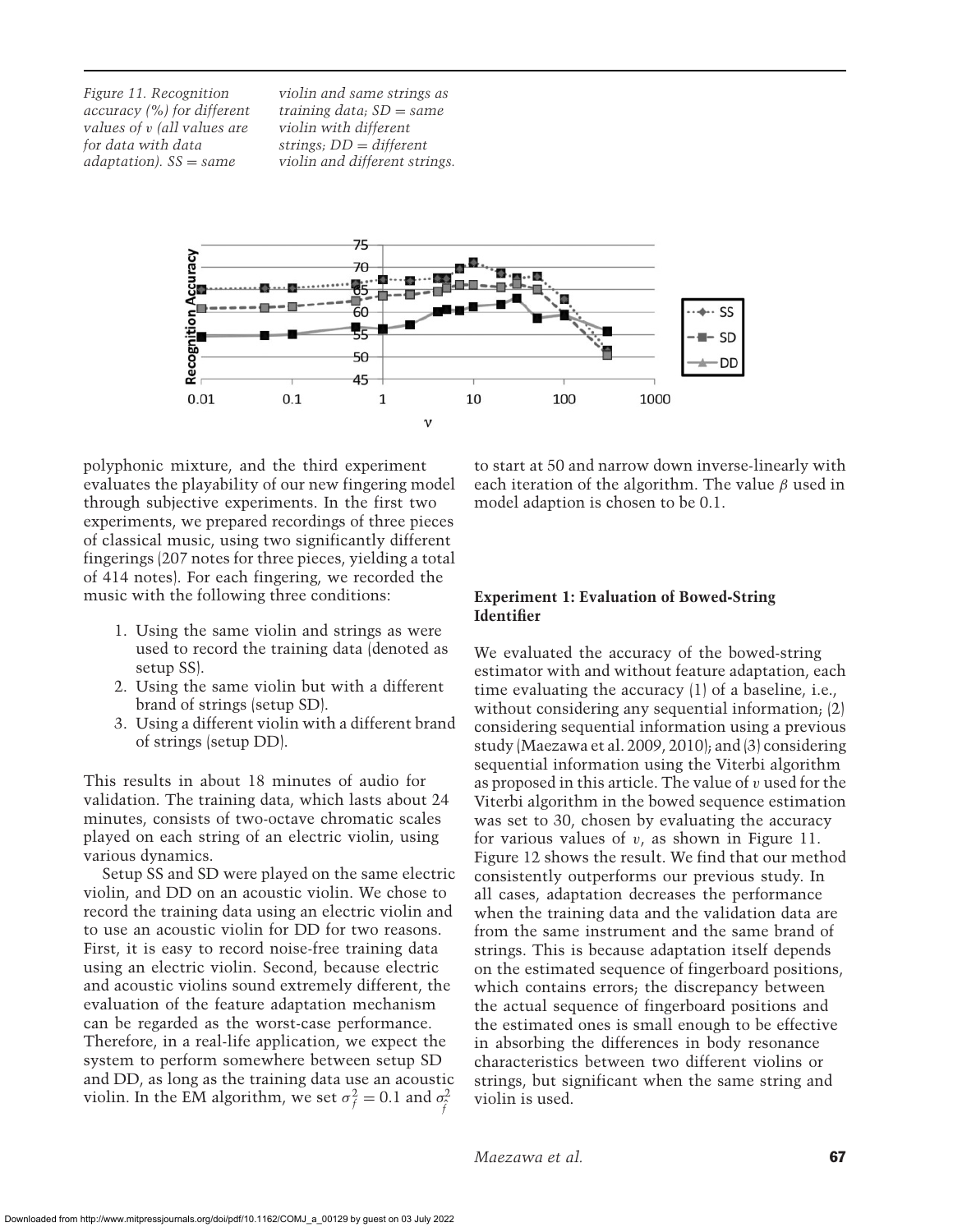*Figure 12. Comparison of recognition accuracy (%) for different sequence estimation methods. SS* = *same violin and*

*same strings as training data; SD* = *same violin with different strings; DD* = *different violin and different strings.*

*Figure 13. Recognition accuracy with different levels of accompaniment. SS* = *same violin and same strings as training data;*

*SD* = *same violin with different strings; DD* = *different violin and different strings.*



*Figure 12*



*Figure 13*

#### **Experiment 2: Effect of Accompaniment on Feature Extraction**

Piano accompaniments were generated for two of the three pieces, using a synthesizer with uniform note velocity, and the amplitude was adjusted such that the peak values of the solo violin and the accompaniment were identical. Next, the recognition accuracy was evaluated for each violin/string type, by changing the level of the accompaniment. We scaled the amplitude of the violin part such that the root-mean-square power of the violin part relative to that of the accompaniment is set to a given value of signal-to-accompaniment ratio. Figure 13 shows the result. We find that the bowed-string estimator performs similarly for different ratios, as long as the ratio is positive, that is, the signal level of the

violin is greater than the "noise" level (i.e., the accompaniment).

# **Experiment 3: Subjective Evaluation of the Fingering Estimation**

First, ten excerpts from three classical pieces were prepared (approximately 200 notes total). For each excerpt, we generated two fingerings: one using HVM-2, and the other using HVM-2+VPM-2. We assume that bowed-string estimation is perfectly accurate, by not incorporating constraints based on the estimated bowed string. The feature weight *W* was manually tuned, by first adjusting the parameters for example (1) until it generated satisfactory fingerings for the repertoires considered. Then, parameters pertaining to example (2) were adjusted. They were set to  $W_{BN} = [1, 0.5,$ 1, 1, 5, 1, 0.5, 20, 10] and *W***BV** = [1, 10, –0.5, 10, 1.1, –0.3, –0.2, 0.2]. Excerpts that generated different fingerings for each of the setups were then extracted.

Next, seven violinists of various skills (amateur and professional, i.e., ten or more years of experience) evaluated the generated fingerings using a form as shown in Figure 14. Each violinist was presented with fingerings generated using VPM-2 and VPM-2 +HVM-2, and was asked to choose the better of the two, if any. Seven violinists were each given ten questions (70 total), but only 66 answers were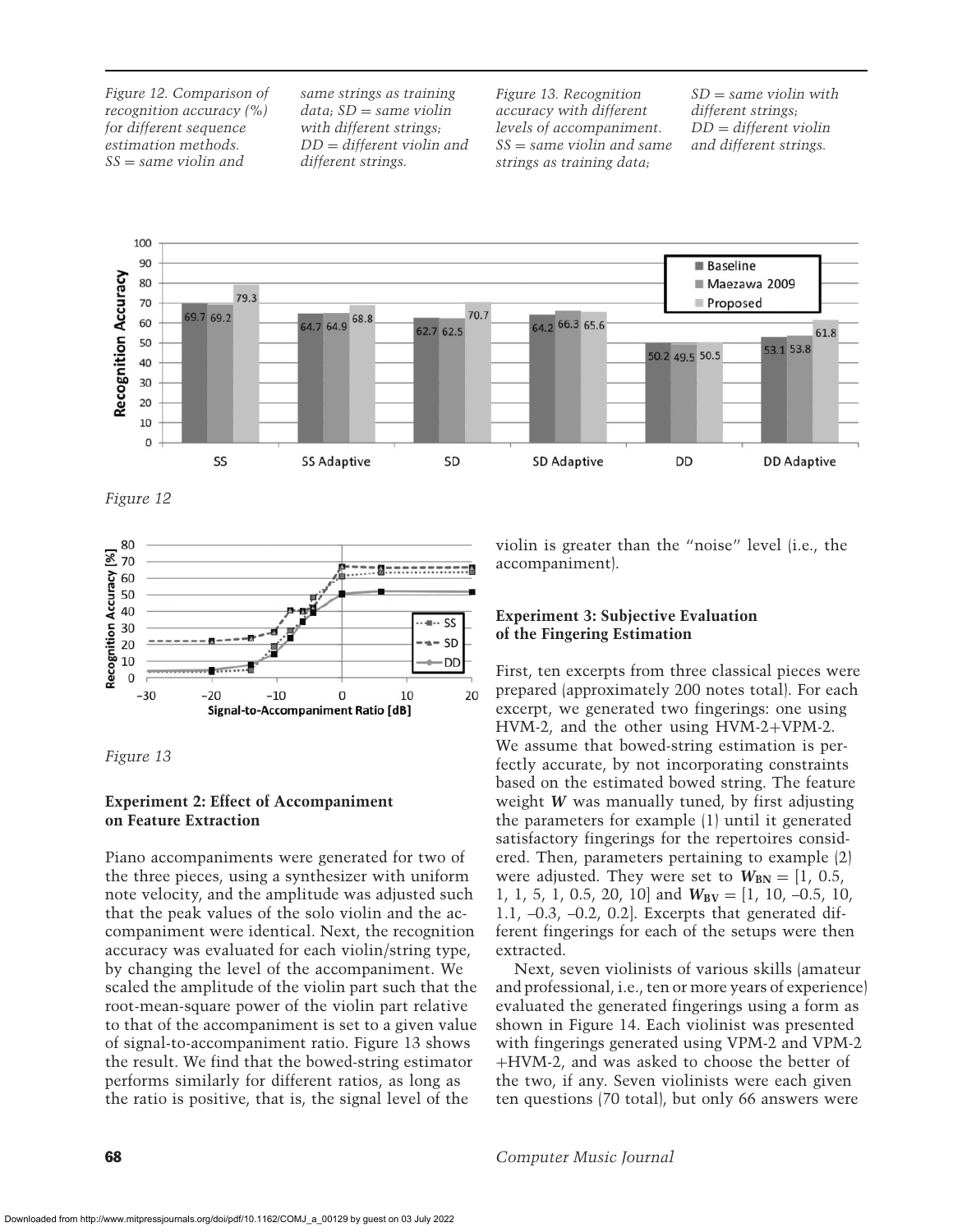*Figure 14. A screen capture of the questionnaire.*



If you have answered (1) to the question, please proceed to Question  $Q1-a$ . Otherwise, please proceed to Question Q1-b.

**Table 1. The Number of Answers Indicating a Preference for the Baseline Model (HVM-2) or for the Violin Pedagogical Model (HVM-2 + VPM-2)**

| Setup                                       | Total Count |
|---------------------------------------------|-------------|
| $HVM-2$<br>$HVM-2 + VPM-2$<br>No preference | 54          |

provided. Table 1 shows the result of the survey. The sign test shows that HVM-2 and VPM-2+HVM-2 are not equally favored  $(p = 0.01)$ , which suggests that our proposed model (HVM-2+VPM-2) is favored over the baseline (HVM-2 only).

# **Discussion**

From the results in Experiment 1 we observe that in setup DD—the most realistic situation—adaptation improves the recognition accuracy, whereas in SS and SD, the accuracy decreases. We believe this occurs because of the mismatch between the distribution of the actual bowed-string sequence and that assumed in our model. Moreover, we find

that our study offers major improvements compared with our previous study. In all cases, our method improves the recognition accuracy over the baseline, which suggests that considering the playability of a particular sequence of notes over a particular sequence of bowed strings is effective.

Experiment 2 suggests that our features are robust in polyphonic audio mixtures, as long as the signal level of the violin solo part is as loud as the accompaniment. This condition seems to hold in pieces where the violin has an important melody (and hence, the choice of fingerboard location becomes an even greater musical issue). Therefore, we believe our method performs without significant degradation of accuracy in practical applications involving works for violin and piano.

Finally, we found that the fingering generated is more natural when the proposed fingering model is used than when existing ones are. We believe incorporating the preference for the first and third positions (index finger placed 2 semitones and 5 semitones above the nut of the violin, respectively) is the chief reason—they are the most frequently used positions on the violin, and fingerings generated on these positions are more natural for violinists to play. We find that incorporating these kinds of heuristics could drastically improve playability.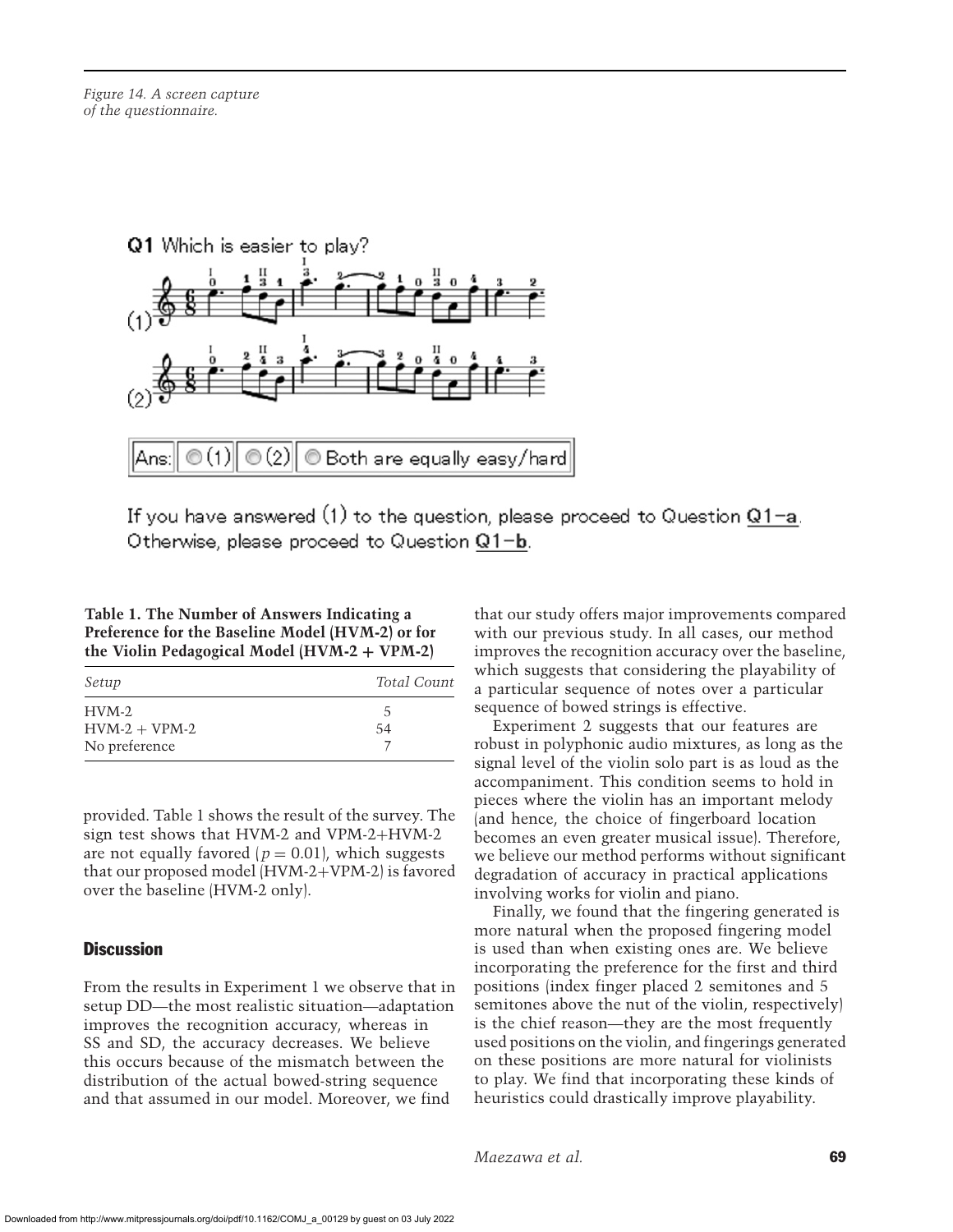*Figure 15. Estimated fingering from first 50 bars of* Romanze in C *played by Joachim (1903).*



Next, we shall discuss an application of our system for recovering the fingering of a recording from more than a century ago.

#### **Application: Demystifying Historical Recordings**

Our method may be used to analyze a recording from the past to recover the fingering of a legendary violinist. In this example, we attempt to recover the fingering of *Romanze in C* composed by Joachim, a legendary violinist of the late 19th century, using a gramophone recording of Joachim in 1903. The recording was pitch-shifted such that the notated A4 was set to 440 Hz. VPM-2+HVM-2 fingering model was used to estimate the fingering, an excerpt of which is shown in Figure 15.

We speculate, however, that the actual fingering may have been very different from that estimated by our method. For example, there are notes that are playable using open strings (i.e., no finger pressed) whose estimated fingerings on the notated score show open strings; yet, on the recording, we clearly hear the note played with a vibrato, meaning that it

had to have been played by stopping a string with a finger. These kinds of errors might have occurred for three reasons:

- A) In Joachim's time, the material used for the violin string was significantly different. In particular, the E-string (the highest-pitched string) used gut as its core, which has a much mellower timbre than the kind of string used today. Such discrepancies in the material property of the string itself would cause the performance of the bowed-string estimator to deteriorate.
- B) A high-quality recording of Joachim is not available. The remastered recording we used had a frequency range that extended up to only approximately 5 kHz; the rest was cut off, perhaps by applying an equalizer. Hence, there were only few partials that conveyed meaningful information.
- C) Joachim's use of pitch-based playing techniques, such as vibrato and glissando, gives many clues to violinists who want to infer Joachim's playing. For example, if a transition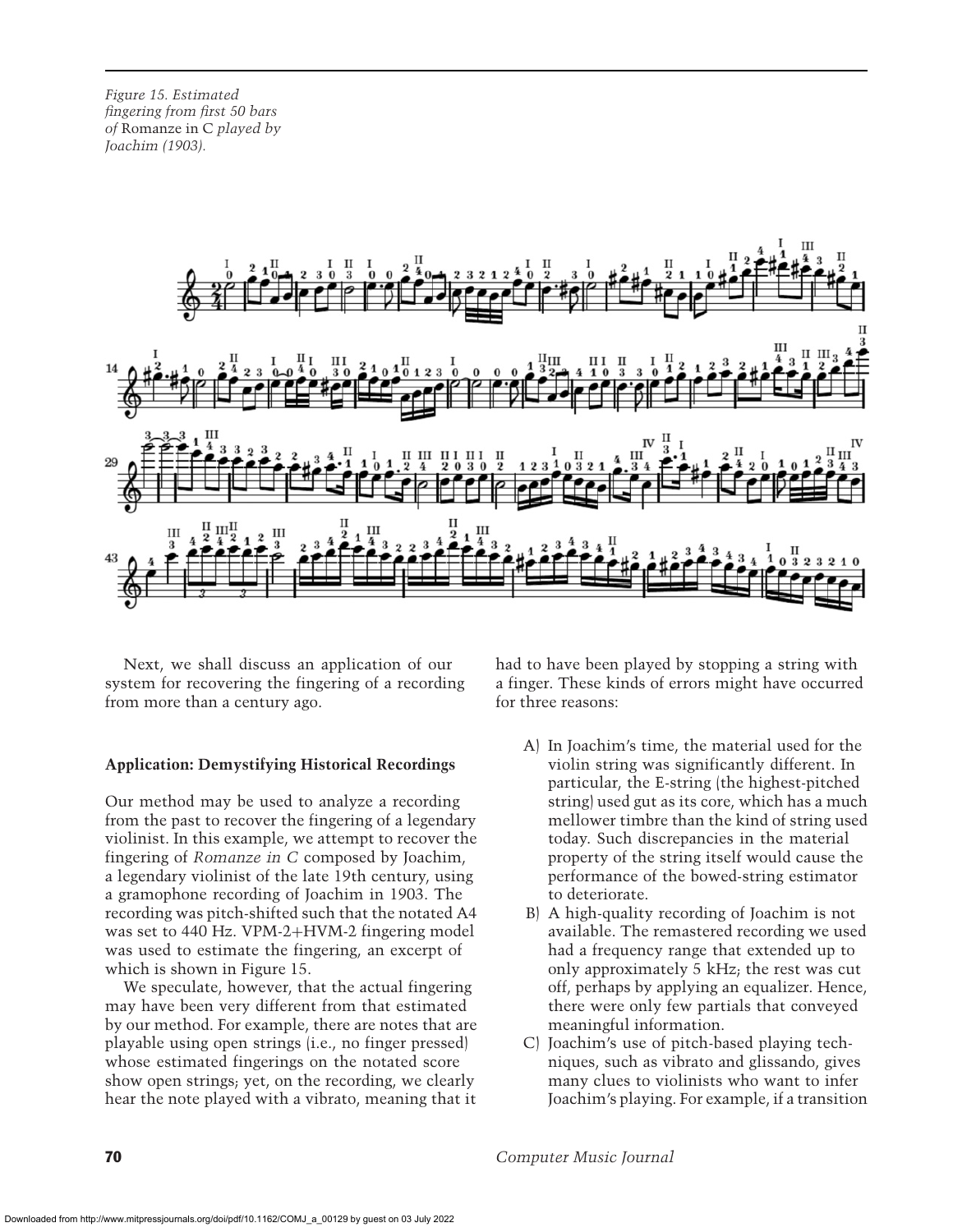from one note to another is completely smooth, it strongly suggests that the two notes were played on the same string. Vibrato can be a giveaway for distinguishing whether a note is played using an open string or not. Our method, however, does not incorporate the pitch trajectory for fingerboard-location estimation, and hence, misses such clues.

This output suggests a future direction for research: incorporating pitch-based cues for fingerboard inference, and perhaps robustness to different materials used for a given string. The latter, however, can be ameliorated with our method to a certain extent; we can record the training data using the string that is thought to be used in the recording whose fingering we would like to infer.

#### **On Inharmonicity**

Stringed instruments such as the violin do not produce overtones that are exact integer multiples of the fundamental frequency. Such deviation from integer harmonics is caused by the *inharmonicity* of the violin string, which in turn is created by torsion of the string. Because inharmonicity is dependent on the material of the string, our model initially incorporated inharmonicity, using a beta distribution with a small shape parameter as its prior distribution. We found, however, that such a model produced lower accuracy than that without inharmonicity. Because of the nature of the EM algorithm, we found that the model tends to "explain" partials of the accompaniment as arising from the violin sound with extremely high inharmonicity.

# **Conclusion**

This article presented a method for recovering the violin fingering from an input audio signal and a music score by analyzing the bowed-string sequence, and using it as a constraint to determine the optimal fingering. Bowed-string sequence classification was based on features that are robust in a polyphonic

mixture. We also incorporated a sequential model based on violin playing. We found that such sequential modeling drastically improved the accuracy. The fingering estimation incorporated features that are specific to violin playing practices (the pedagogical model), in addition to some of the more fundamental features applicable to other instruments as well. Incorporating such heuristics generated a drastically easier fingering.

Future research directions may involve improved recognition accuracy, refining the fingering model, and more applications. For example, recognition accuracy may be improved by exploiting the smoothness of pitch trajectory (glissando, vibrato, etc.), as we observed that violinists listen to the smoothness of pitch transition to infer the fingerboard location and the fingering. The fingering model may further be improved by incorporating more features that are inspired from violin pedagogy or through machine learning of feature weights by preparing a large violin fingering corpus. Another possibility is to perform joint estimation of fingerboard location and fingering—the problems of fingerboard location estimation and fingering estimation are dependent on each other, suggesting that joint estimation may improve the performance of both. From a musicological perspective, artist classification, skill assessment, and analysis of historical recordings may be interesting applications of our approach to fingering estimation.

# Acknowledgments

This work is supported by Grant-in-aid for Scientific Research (S) and CREST-MUSE of JST.

We would like to thank violinists P. Klinger, Dr. P. Sunwoo, and Dr. J. Choi for stimulating and inspiring discussions on violin fingering.

#### **References**

Barbancho, I. 2009. "Transcription and Expressiveness Detection System for Violin Music." In *Proceedings of the International Conference on Acoustics, Speech and Signal Processing*, pp. 189–192.